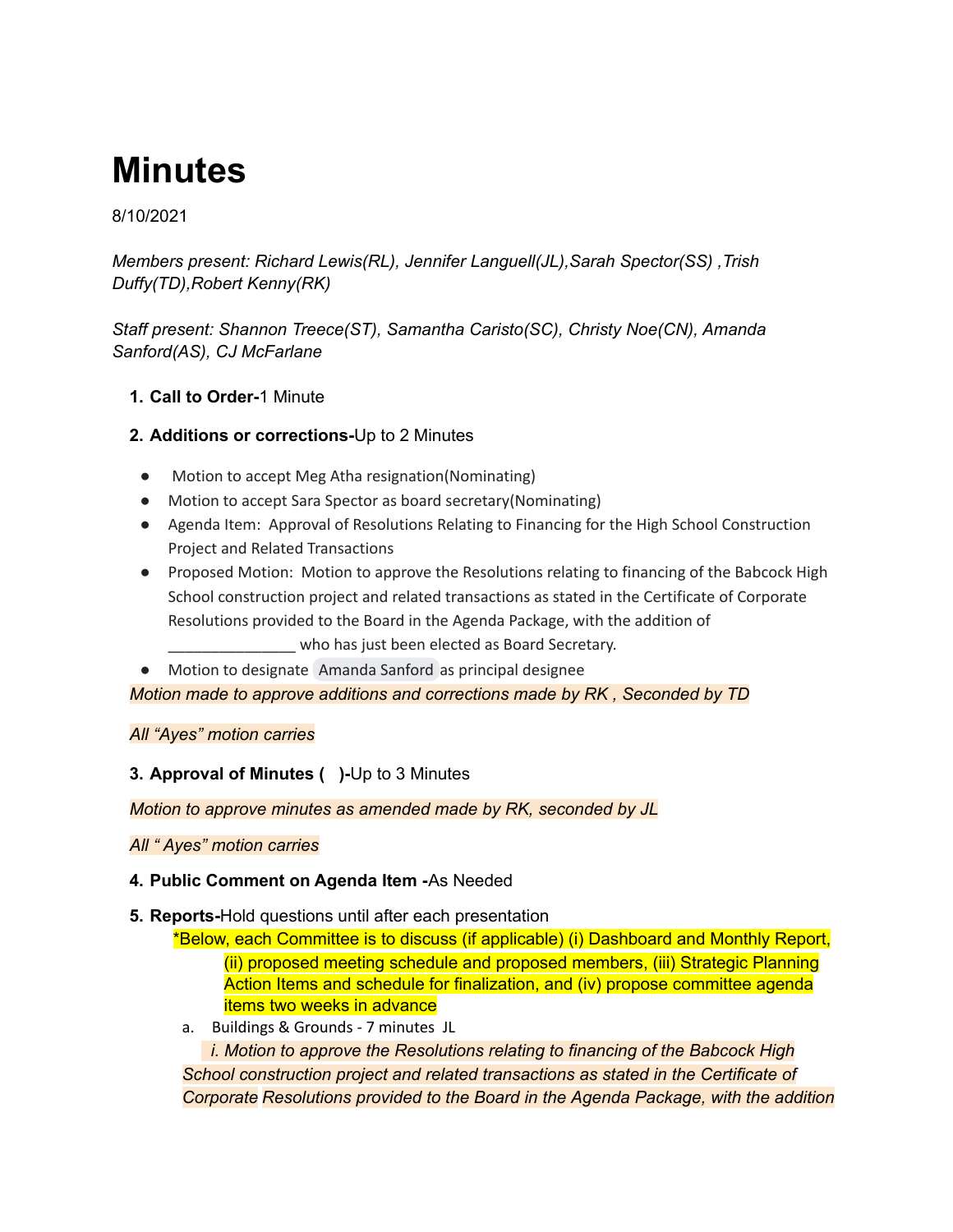# *of Sarah Spector who has just been elected as Board Secretary made by JL, seconded by RK*

#### *All " Ayes" motion carries*

- b. Finance-SFS-7 minutes ST
- *d.* Academic- 5 minutes MJ
- e. Advancement- 3 minute TD
- f. Nominating- 1 minute TD

#### *i. Motion to adjust the number of board members from seven to five made by TD,*

# *seconded by RK*

*All " Ayes" motion carries*

*Ii. Motion to accept Meg Atha resignation made by TD, Seconded by RK All " Ayes" motion carries*

*Ii. Motion to nominate Sara Spector made by JL, seconded by RK*

# *All " Ayes" motion carries*

*Ii. Motion to designate Amanda Sanford as designee representative made by ST,*

# *seconded by RK*

# *All " Ayes" motion carries*

- g. Audit-<1 minute RL
- h. Babcock Ranch Update- 5 minutes BVM
- i. Principal- 5 minutes ST
- j. Consultant-3 minutes CN

# **6. Consent Agenda**

- a.Motion to approve new hires: Dr. Eric Bishop(Math Intervention), Jesse Ruth(Teacher), Theresa Swope(Para), Terri Bowlin(Para), Milton Silvera(Para)
- b.Motion to approve BNS handbook(Attachment B)
- c. Motion to approve BHS handbook(Attachment C)
- d.Motion to approve BNS/BHS employee handbook(Attachment D)
- e.Motion to approve updated biker/walker policy(Attachment E)

# *Motion to Approve consent agenda made by RK, seconded by SS*

# *All "Ayes" motion carries*

- **7. Old Business-**Up to 5 Minutes
	- a. Charter Contract Deadlines

# **8. New Business**

a.

- **9. Comments-**As Needed
	- a. Public
	- c. Attorney
	- d. Principal